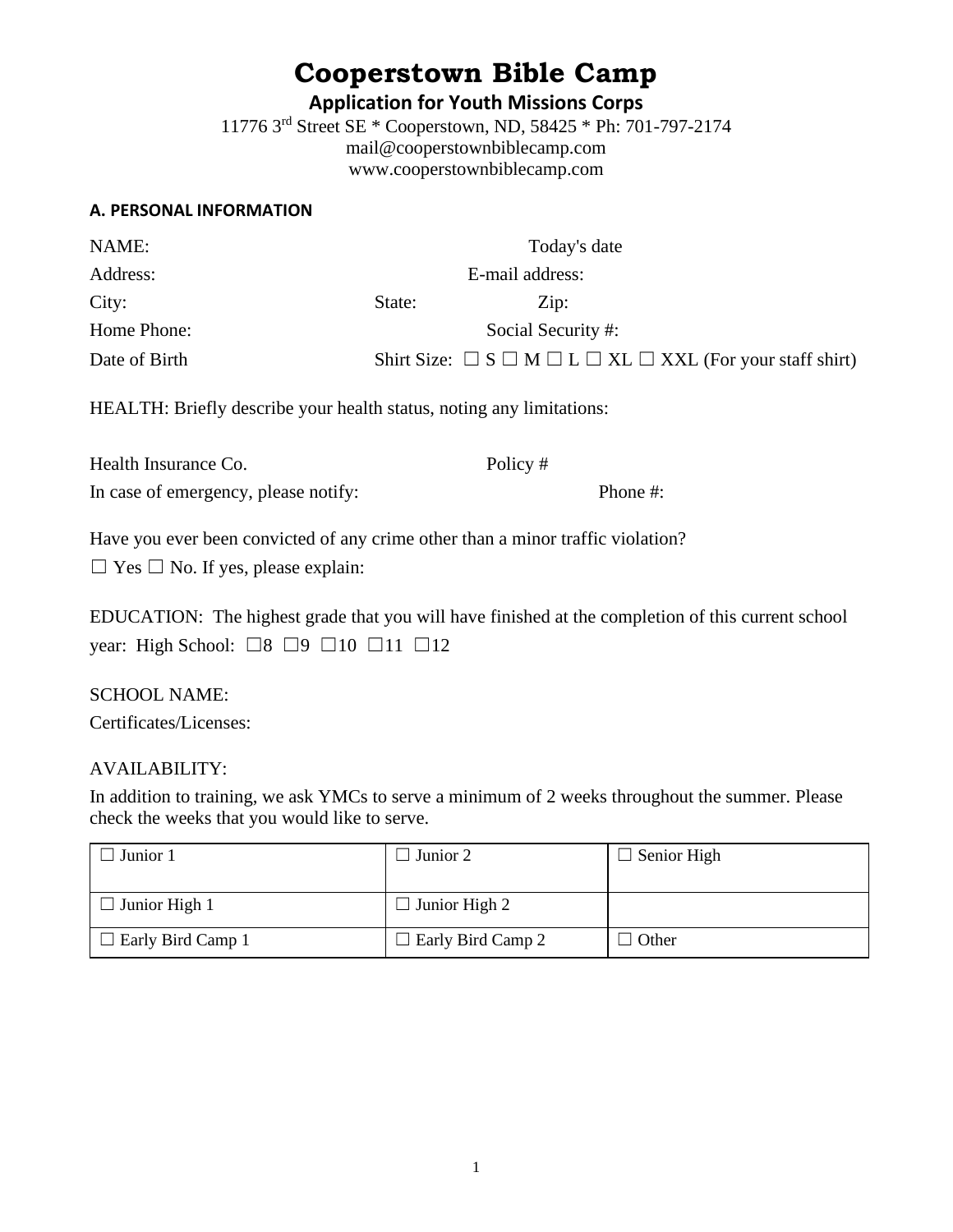#### **B. EXPERIENCE**

1. What previous experiences will help you in a summer of service at Cooperstown Bible Camp?

2. If you have worked or camped at any other camps recently please list:

| Camp Name                                                                         | Location | Dates        | Position  |  |
|-----------------------------------------------------------------------------------|----------|--------------|-----------|--|
|                                                                                   |          |              |           |  |
|                                                                                   |          |              |           |  |
|                                                                                   |          |              |           |  |
|                                                                                   |          |              |           |  |
| <b>C. CHURCH BACKGROUND</b>                                                       |          |              |           |  |
| Present Home Church:                                                              |          | Address:     |           |  |
| City                                                                              |          | <b>State</b> | Zip       |  |
| Pastor's name                                                                     |          | Phone #:     |           |  |
| Please list and explain any church leadership or service positions you have held: |          |              |           |  |
| <b>D. EMPLOYMENT RECORD</b>                                                       |          |              |           |  |
| Present Employer:                                                                 |          | Phone #:     |           |  |
| List last two places of employment (if applicable).                               |          |              |           |  |
| Company/Employer                                                                  |          | Supervisor   | Phone no. |  |

#### **E. PERSONAL REFERENCES**

Please list three adult references (including a pastor or youth pastor) who are familiar with your character and qualifications. This may also include a teacher, employer or adult friend. *Please do not include relatives and be sure to provide complete addresses*. Give each person a copy of the enclosed reference form. Make sure that on each of the three pages you print your name in the appropriate area.

1. Pastor's name: Church:

Address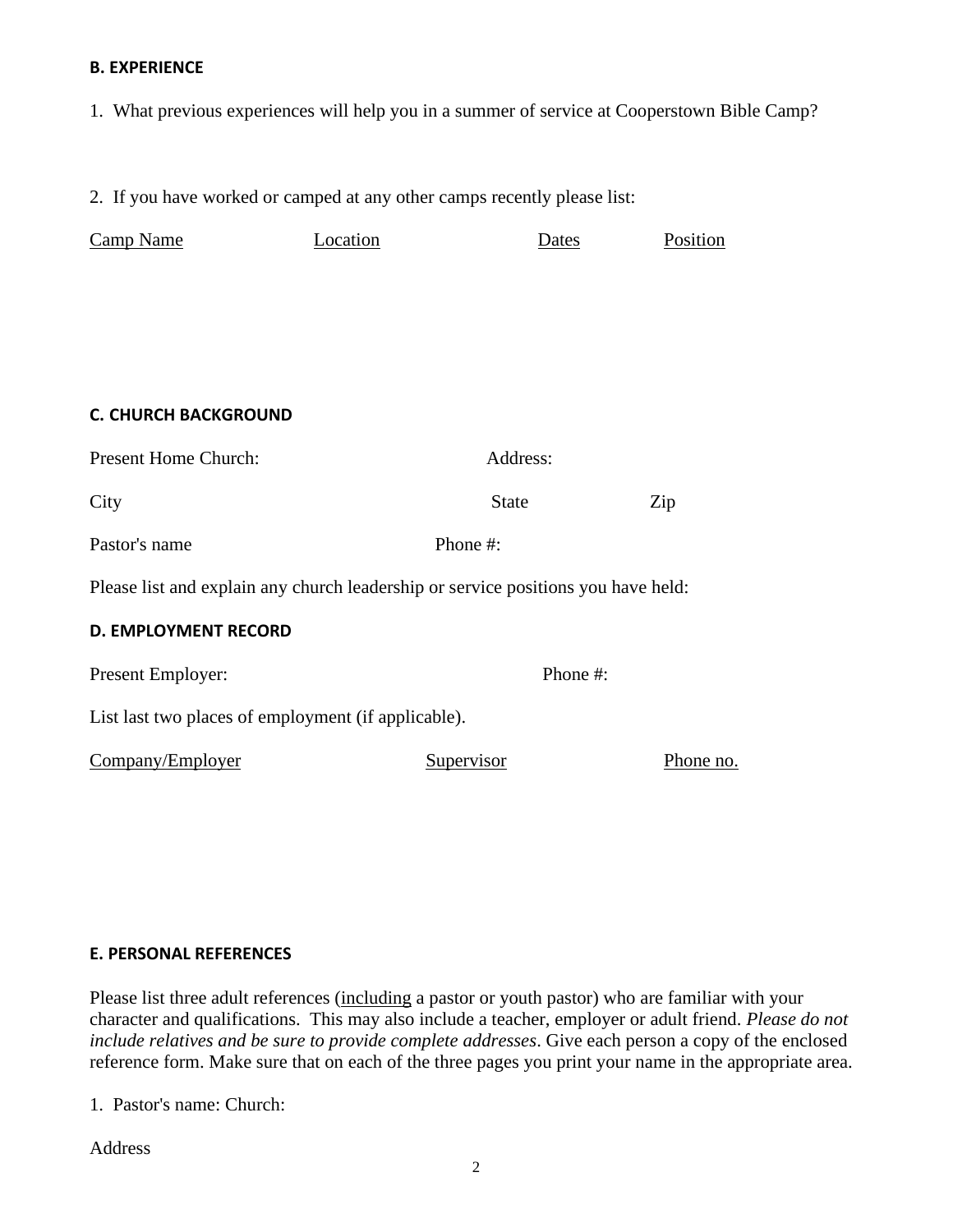| City    | <b>State</b>   | Zip            | Phone |
|---------|----------------|----------------|-------|
| 2. Name | Position/Title |                |       |
| Address |                |                |       |
| City    | <b>State</b>   | Zip            | Phone |
| 3. Name |                | Position/Title |       |
| Address |                |                |       |
| City    | <b>State</b>   | Zip            | Phone |

**F. PERSONAL EXPERIENCE** (Please use additional paper if needed.)

1. Describe your personal Christian experience. Include information about your conversion, feelings regarding the local church and how you are presently growing as a Christian.

2. What are your goals in life? How do you plan to reach them?

3. How do you determine which amusements, recreational activities, habits or other personal practices are right or wrong for you?

4. How would you explain the way of salvation to a camper?

5. How would you explain the way of Christian growth to a camper?

6. What should Christian camping accomplish? How would you help CBC accomplish this?

7. What would you like Cooperstown Bible Camp to do for you?